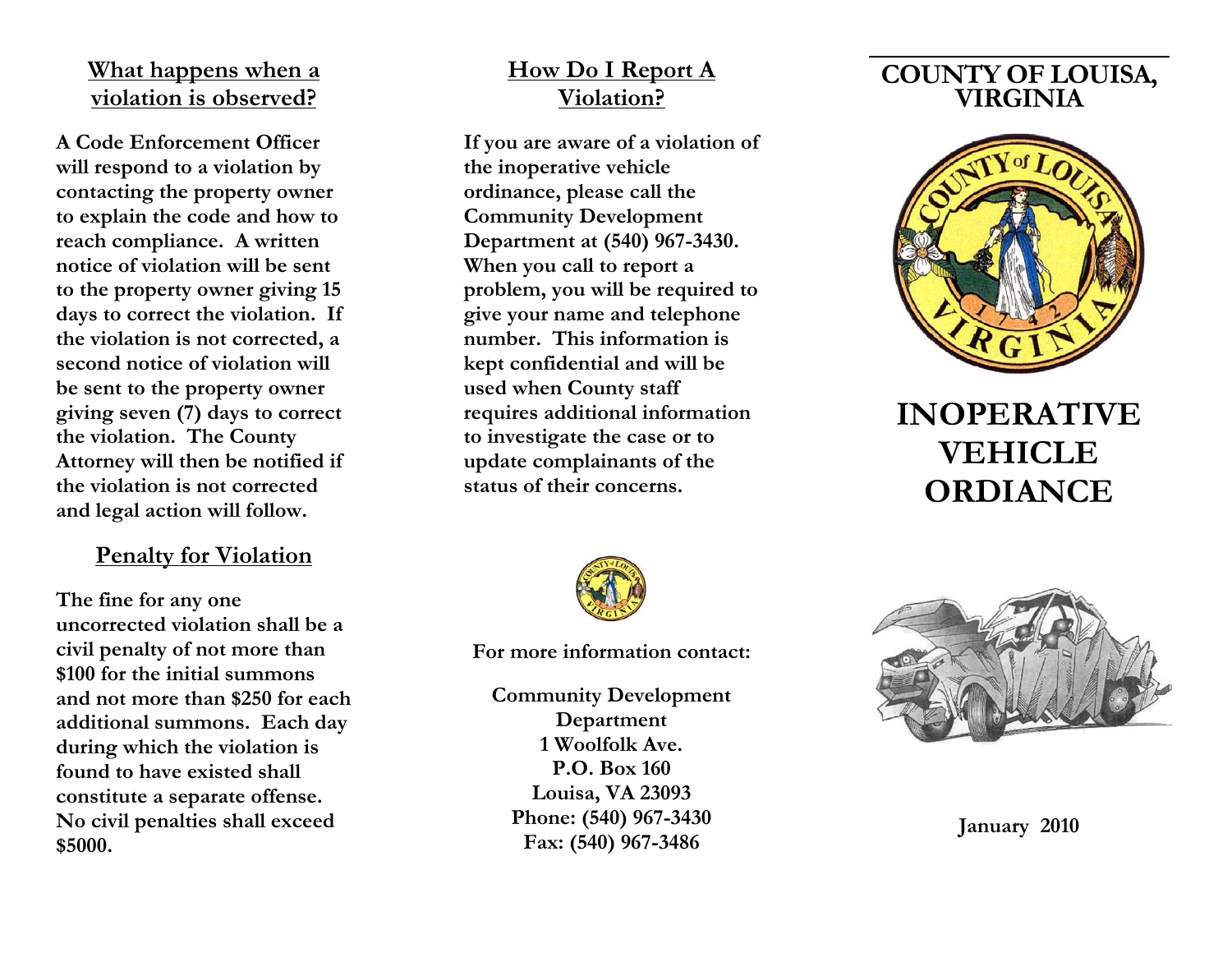## **Community Development Department**

**The Department works with the citizens of the County to gain voluntary compliance with County codes to provide a healthy, safe, and enjoyable place in which to live and work.** 



## **Purpose of Brochure**

**This brochure is intended to educate the citizens of Louisa County on the laws that govern the parking of inoperative vehicles on private property. It is also intended to help citizens understand the procedure for implementing the law.** 

## **Louisa County Code Definition**

**Section 74-85 of the Louisa County Code defines an inoperative vehicle as any motor vehicle which: 1. Is not in operating condition;** 

**2. Or, for a period of six months or longer has been partially or totally disassembled by removal of parts essential for the operation of the vehicle.** 

# **Inoperative Vehicle Ordinance**

**It shall be unlawful to store inoperative vehicles on any property zoned agricultural, residential, or commercial unless the vehicle is within a fully enclosed building or structure, or otherwise not visible from the public right-ofway. Up to three inoperative vehicles, which are not within an enclosed building or structure, may be stored on a property providing they are shielded or screened from the public right- of-way.** 

## **Restoration of an Antique Vehicle**

**An antique motor vehicle means every motor vehicle, which is 25 years or older prior to January 1 of each calendar year and is owned solely as a collector's item by the collector. If the owner of an antique vehicle can demonstrate active restoration or repair of the vehicle, the vehicle may remain on the property in addition to three other inoperative vehicles so long as they are all shielded or screened from the public right-of-way.** 



**Note: This Ordinance does not apply to any vehicle repair or recycling business.**